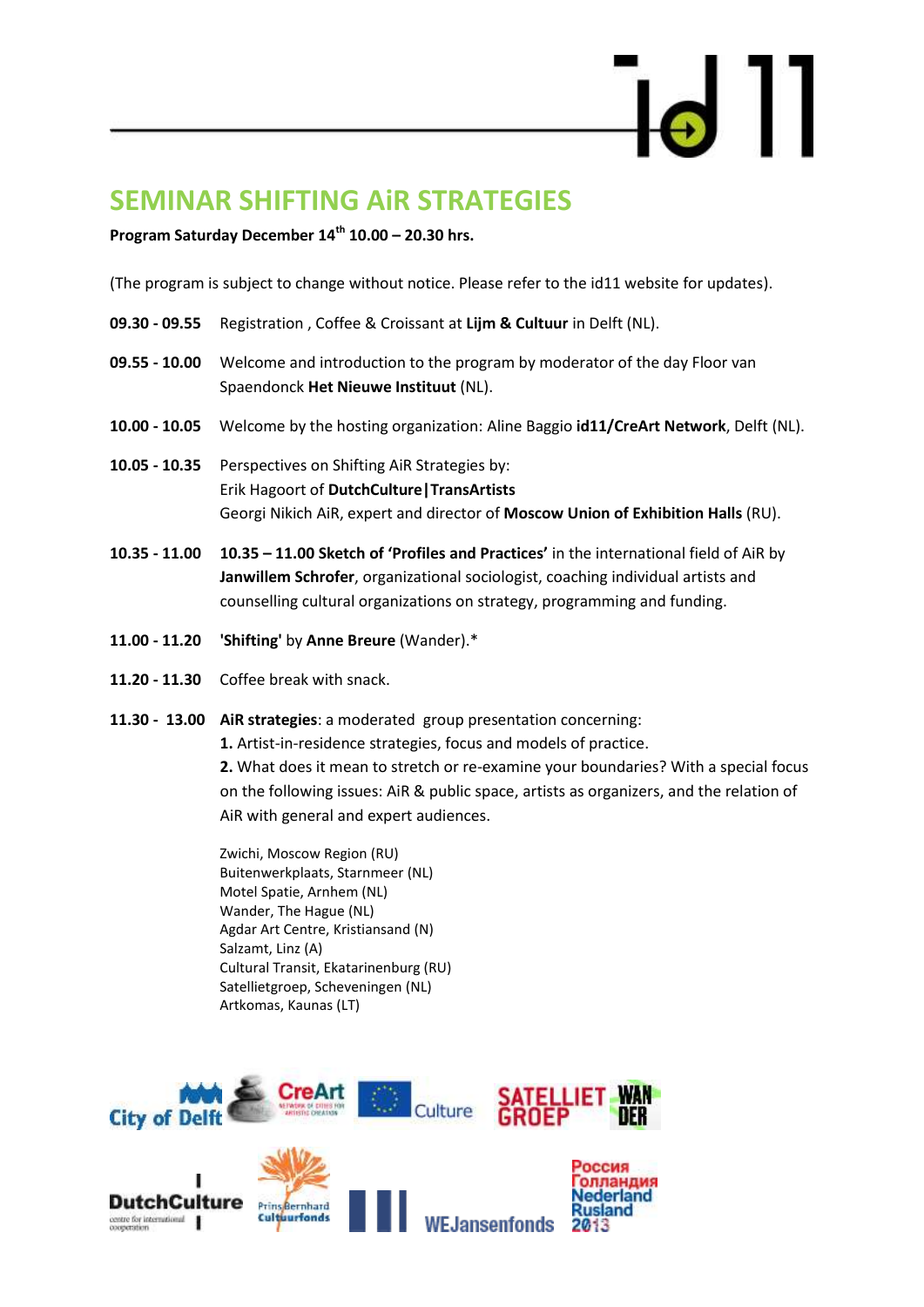**13.00 - 14.00** Lunch.

- **14.00 - 14.20 'Deep Play'** by **Anna Moreno** (Wander).\*
- **14.20 - 15.30 Explorations**: Four working groups each guided by experts, explore the following topics.

**1. AiR in Context**; **how to develop and survive.** About (local) positioning and (global) cooperation with: Janwillem Schrofer, investigating and supporting AiR in Africa, Asia, Latin America, and in the Netherlands (as President Rijksakademie Amsterdam 1982- 2010, consultant since). A workshop based on case historie s. Moderator: Heidi Vogels.

**2. AiR and means of existence**. How to support your program focus? What are the latest developments in attaining financial support on international level? With: Asya Filippova, [Proekt\\_Fabrika](http://newtest.proektfabrika.ru/) Moscow - Anton Mariasov, Gridchin Hall Moscow - Claudia Schouten, Motel Spatie - Aline Baggio, id11 - and more . Moderator: Erik Hagoort.

**3. AiR and collections**; what do you do with the results of your AiR program (objects or knowledge)? With: Leontine Meijer van Mensch (lecturer of heritage theory and professional

ethic[s Reinwardt Academy HKA,](http://www.ahk.nl/en/reinwardt/) Amsterdam, the Netherlands and president of [COMCOL\)](http://network.icom.museum/comcol) and Satellietgroep.

Moderator: Jacqueline Heerema.

**4. AiR and combining fields of interest**; cultural heritage, research, tourism, culture With: Holger Nickisch, Kunstfort Vijfhuizen - Maud Aarts, Buitenwerkplaats - Yana Klichuk, PRO ARTE/ Kronstadt residence, St. Petersburg - Georgi Nikich & Olga Gartman, Zwichi residence - Henry Alles, P.A.I.R. - and more. Moderator: Eliane Esther Bots.

- **15.30 - 16.00** Tea break.
- **16.00 - 16.20 'Exi(s)t'** by **Kosta Tonev** (Wander).\*
- **16.20 - 17.00 Feedback explorations** on the last sessions.